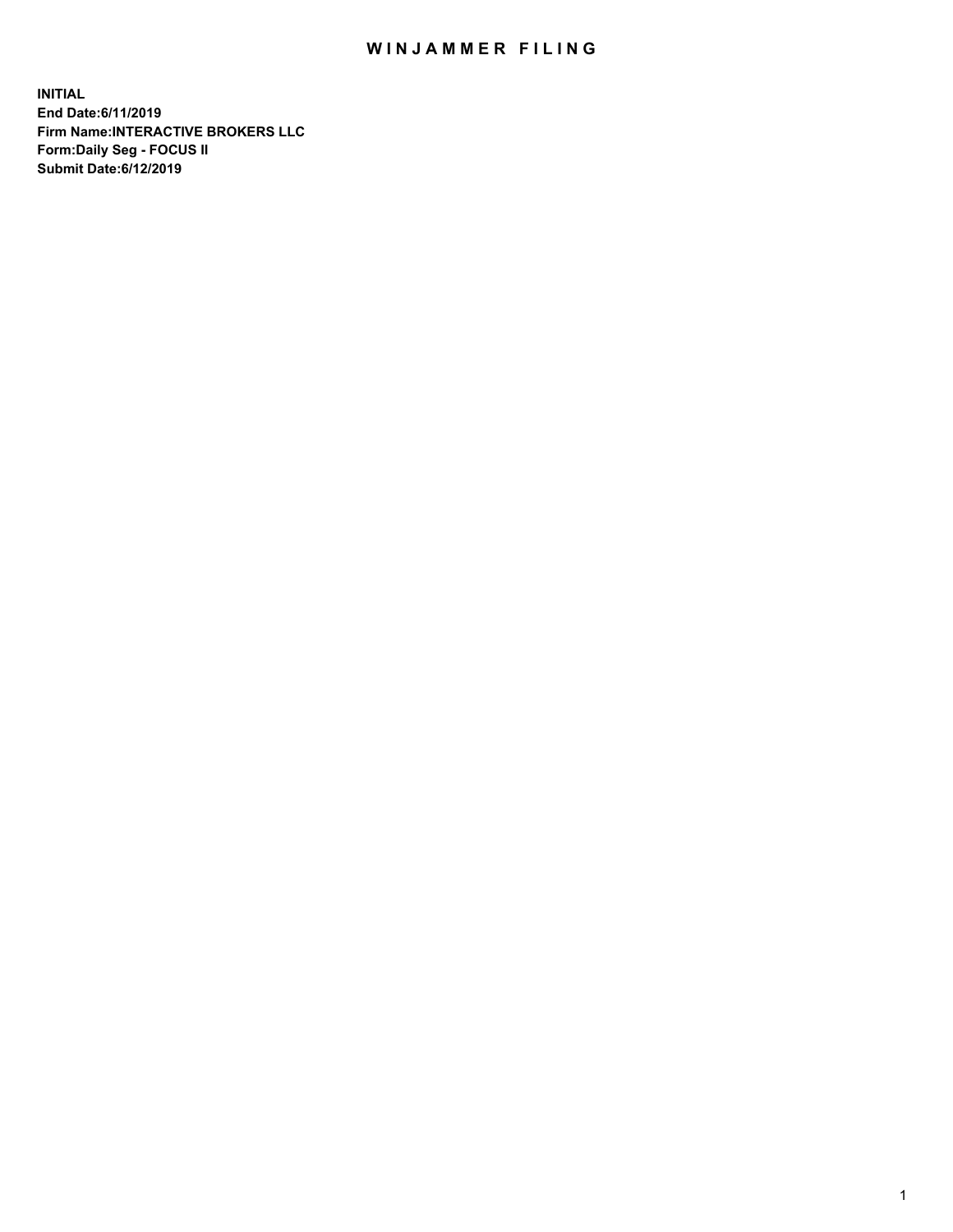**INITIAL End Date:6/11/2019 Firm Name:INTERACTIVE BROKERS LLC Form:Daily Seg - FOCUS II Submit Date:6/12/2019 Daily Segregation - Cover Page**

| Name of Company                                                                                                                                                                                                                                                                                                                | <b>INTERACTIVE BROKERS LLC</b>                                                                  |
|--------------------------------------------------------------------------------------------------------------------------------------------------------------------------------------------------------------------------------------------------------------------------------------------------------------------------------|-------------------------------------------------------------------------------------------------|
| <b>Contact Name</b>                                                                                                                                                                                                                                                                                                            | James Menicucci                                                                                 |
| <b>Contact Phone Number</b>                                                                                                                                                                                                                                                                                                    | 203-618-8085                                                                                    |
| <b>Contact Email Address</b>                                                                                                                                                                                                                                                                                                   | jmenicucci@interactivebrokers.c<br>om                                                           |
| FCM's Customer Segregated Funds Residual Interest Target (choose one):<br>a. Minimum dollar amount: ; or<br>b. Minimum percentage of customer segregated funds required:% ; or<br>c. Dollar amount range between: and; or<br>d. Percentage range of customer segregated funds required between:% and%.                         | $\overline{\mathbf{0}}$<br>$\overline{\mathbf{0}}$<br>155,000,000 245,000,000<br>0 <sub>0</sub> |
| FCM's Customer Secured Amount Funds Residual Interest Target (choose one):<br>a. Minimum dollar amount: ; or<br>b. Minimum percentage of customer secured funds required:% ; or<br>c. Dollar amount range between: and; or<br>d. Percentage range of customer secured funds required between:% and%.                           | $\overline{\mathbf{0}}$<br>0<br>80,000,000 120,000,000<br>0 <sub>0</sub>                        |
| FCM's Cleared Swaps Customer Collateral Residual Interest Target (choose one):<br>a. Minimum dollar amount: ; or<br>b. Minimum percentage of cleared swaps customer collateral required:% ; or<br>c. Dollar amount range between: and; or<br>d. Percentage range of cleared swaps customer collateral required between:% and%. | $\overline{\mathbf{0}}$<br><u>0</u><br>$\underline{0}$ $\underline{0}$<br>00                    |

Attach supporting documents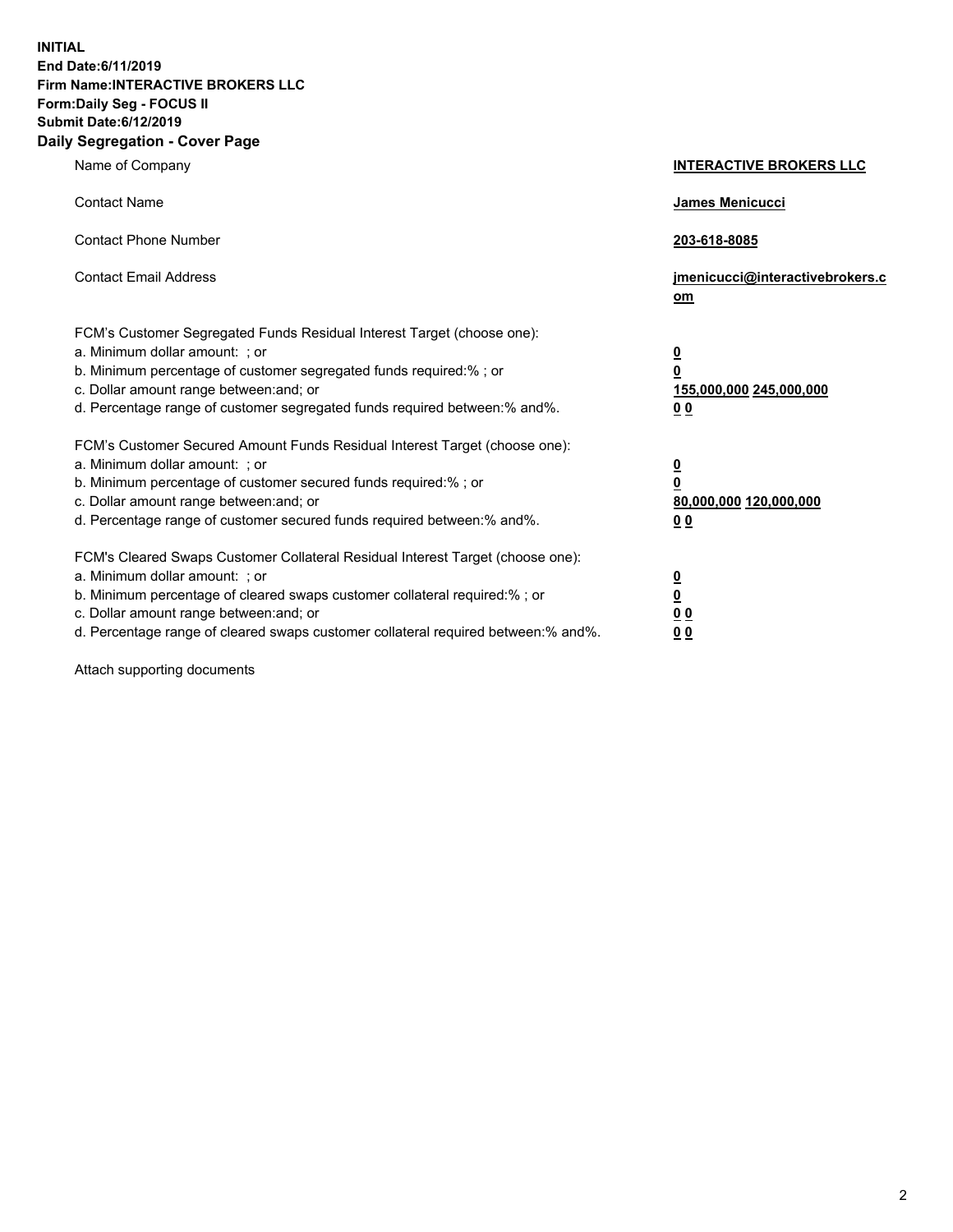## **INITIAL End Date:6/11/2019 Firm Name:INTERACTIVE BROKERS LLC Form:Daily Seg - FOCUS II Submit Date:6/12/2019 Daily Segregation - Secured Amounts**

| Dany Segregation - Secured Amounts                                                        |                                                                                                                                                                                                                                                                                                                                                                                                                                                                                                                                                                                                                                                                                                                                                                                                                                                                                                                                                                                                                                                                                                                                                                                                                                                                                                                                                                                                                                                                                                                                                                                                                                                                                                                                                                                                                                          |
|-------------------------------------------------------------------------------------------|------------------------------------------------------------------------------------------------------------------------------------------------------------------------------------------------------------------------------------------------------------------------------------------------------------------------------------------------------------------------------------------------------------------------------------------------------------------------------------------------------------------------------------------------------------------------------------------------------------------------------------------------------------------------------------------------------------------------------------------------------------------------------------------------------------------------------------------------------------------------------------------------------------------------------------------------------------------------------------------------------------------------------------------------------------------------------------------------------------------------------------------------------------------------------------------------------------------------------------------------------------------------------------------------------------------------------------------------------------------------------------------------------------------------------------------------------------------------------------------------------------------------------------------------------------------------------------------------------------------------------------------------------------------------------------------------------------------------------------------------------------------------------------------------------------------------------------------|
| Foreign Futures and Foreign Options Secured Amounts                                       |                                                                                                                                                                                                                                                                                                                                                                                                                                                                                                                                                                                                                                                                                                                                                                                                                                                                                                                                                                                                                                                                                                                                                                                                                                                                                                                                                                                                                                                                                                                                                                                                                                                                                                                                                                                                                                          |
| Amount required to be set aside pursuant to law, rule or regulation of a foreign          | $0$ [7305]                                                                                                                                                                                                                                                                                                                                                                                                                                                                                                                                                                                                                                                                                                                                                                                                                                                                                                                                                                                                                                                                                                                                                                                                                                                                                                                                                                                                                                                                                                                                                                                                                                                                                                                                                                                                                               |
| government or a rule of a self-regulatory organization authorized thereunder              |                                                                                                                                                                                                                                                                                                                                                                                                                                                                                                                                                                                                                                                                                                                                                                                                                                                                                                                                                                                                                                                                                                                                                                                                                                                                                                                                                                                                                                                                                                                                                                                                                                                                                                                                                                                                                                          |
| Net ledger balance - Foreign Futures and Foreign Option Trading - All Customers           |                                                                                                                                                                                                                                                                                                                                                                                                                                                                                                                                                                                                                                                                                                                                                                                                                                                                                                                                                                                                                                                                                                                                                                                                                                                                                                                                                                                                                                                                                                                                                                                                                                                                                                                                                                                                                                          |
| A. Cash                                                                                   | 453,443,137 [7315]                                                                                                                                                                                                                                                                                                                                                                                                                                                                                                                                                                                                                                                                                                                                                                                                                                                                                                                                                                                                                                                                                                                                                                                                                                                                                                                                                                                                                                                                                                                                                                                                                                                                                                                                                                                                                       |
| B. Securities (at market)                                                                 | $0$ [7317]                                                                                                                                                                                                                                                                                                                                                                                                                                                                                                                                                                                                                                                                                                                                                                                                                                                                                                                                                                                                                                                                                                                                                                                                                                                                                                                                                                                                                                                                                                                                                                                                                                                                                                                                                                                                                               |
| Net unrealized profit (loss) in open futures contracts traded on a foreign board of trade | 12,144,137 [7325]                                                                                                                                                                                                                                                                                                                                                                                                                                                                                                                                                                                                                                                                                                                                                                                                                                                                                                                                                                                                                                                                                                                                                                                                                                                                                                                                                                                                                                                                                                                                                                                                                                                                                                                                                                                                                        |
| Exchange traded options                                                                   |                                                                                                                                                                                                                                                                                                                                                                                                                                                                                                                                                                                                                                                                                                                                                                                                                                                                                                                                                                                                                                                                                                                                                                                                                                                                                                                                                                                                                                                                                                                                                                                                                                                                                                                                                                                                                                          |
| a. Market value of open option contracts purchased on a foreign board of trade            | 44,617 [7335]                                                                                                                                                                                                                                                                                                                                                                                                                                                                                                                                                                                                                                                                                                                                                                                                                                                                                                                                                                                                                                                                                                                                                                                                                                                                                                                                                                                                                                                                                                                                                                                                                                                                                                                                                                                                                            |
| b. Market value of open contracts granted (sold) on a foreign board of trade              | -53,513 [7337]                                                                                                                                                                                                                                                                                                                                                                                                                                                                                                                                                                                                                                                                                                                                                                                                                                                                                                                                                                                                                                                                                                                                                                                                                                                                                                                                                                                                                                                                                                                                                                                                                                                                                                                                                                                                                           |
| Net equity (deficit) (add lines 1. 2. and 3.)                                             | 465,578,378 [7345]                                                                                                                                                                                                                                                                                                                                                                                                                                                                                                                                                                                                                                                                                                                                                                                                                                                                                                                                                                                                                                                                                                                                                                                                                                                                                                                                                                                                                                                                                                                                                                                                                                                                                                                                                                                                                       |
|                                                                                           | 10,905 [7351]                                                                                                                                                                                                                                                                                                                                                                                                                                                                                                                                                                                                                                                                                                                                                                                                                                                                                                                                                                                                                                                                                                                                                                                                                                                                                                                                                                                                                                                                                                                                                                                                                                                                                                                                                                                                                            |
|                                                                                           | 0 [7352] 10,905 [7354]                                                                                                                                                                                                                                                                                                                                                                                                                                                                                                                                                                                                                                                                                                                                                                                                                                                                                                                                                                                                                                                                                                                                                                                                                                                                                                                                                                                                                                                                                                                                                                                                                                                                                                                                                                                                                   |
|                                                                                           | 465,589,283 [7355]                                                                                                                                                                                                                                                                                                                                                                                                                                                                                                                                                                                                                                                                                                                                                                                                                                                                                                                                                                                                                                                                                                                                                                                                                                                                                                                                                                                                                                                                                                                                                                                                                                                                                                                                                                                                                       |
|                                                                                           |                                                                                                                                                                                                                                                                                                                                                                                                                                                                                                                                                                                                                                                                                                                                                                                                                                                                                                                                                                                                                                                                                                                                                                                                                                                                                                                                                                                                                                                                                                                                                                                                                                                                                                                                                                                                                                          |
|                                                                                           | 465,589,283 [7360]                                                                                                                                                                                                                                                                                                                                                                                                                                                                                                                                                                                                                                                                                                                                                                                                                                                                                                                                                                                                                                                                                                                                                                                                                                                                                                                                                                                                                                                                                                                                                                                                                                                                                                                                                                                                                       |
|                                                                                           |                                                                                                                                                                                                                                                                                                                                                                                                                                                                                                                                                                                                                                                                                                                                                                                                                                                                                                                                                                                                                                                                                                                                                                                                                                                                                                                                                                                                                                                                                                                                                                                                                                                                                                                                                                                                                                          |
|                                                                                           |                                                                                                                                                                                                                                                                                                                                                                                                                                                                                                                                                                                                                                                                                                                                                                                                                                                                                                                                                                                                                                                                                                                                                                                                                                                                                                                                                                                                                                                                                                                                                                                                                                                                                                                                                                                                                                          |
|                                                                                           |                                                                                                                                                                                                                                                                                                                                                                                                                                                                                                                                                                                                                                                                                                                                                                                                                                                                                                                                                                                                                                                                                                                                                                                                                                                                                                                                                                                                                                                                                                                                                                                                                                                                                                                                                                                                                                          |
|                                                                                           | 99,304,156 [7500]                                                                                                                                                                                                                                                                                                                                                                                                                                                                                                                                                                                                                                                                                                                                                                                                                                                                                                                                                                                                                                                                                                                                                                                                                                                                                                                                                                                                                                                                                                                                                                                                                                                                                                                                                                                                                        |
|                                                                                           | 0 [7520] 99,304,156 [7530]                                                                                                                                                                                                                                                                                                                                                                                                                                                                                                                                                                                                                                                                                                                                                                                                                                                                                                                                                                                                                                                                                                                                                                                                                                                                                                                                                                                                                                                                                                                                                                                                                                                                                                                                                                                                               |
|                                                                                           |                                                                                                                                                                                                                                                                                                                                                                                                                                                                                                                                                                                                                                                                                                                                                                                                                                                                                                                                                                                                                                                                                                                                                                                                                                                                                                                                                                                                                                                                                                                                                                                                                                                                                                                                                                                                                                          |
|                                                                                           | 413,375,758 [7540]                                                                                                                                                                                                                                                                                                                                                                                                                                                                                                                                                                                                                                                                                                                                                                                                                                                                                                                                                                                                                                                                                                                                                                                                                                                                                                                                                                                                                                                                                                                                                                                                                                                                                                                                                                                                                       |
|                                                                                           | 0 [7560] 413,375,758 [7570]                                                                                                                                                                                                                                                                                                                                                                                                                                                                                                                                                                                                                                                                                                                                                                                                                                                                                                                                                                                                                                                                                                                                                                                                                                                                                                                                                                                                                                                                                                                                                                                                                                                                                                                                                                                                              |
|                                                                                           |                                                                                                                                                                                                                                                                                                                                                                                                                                                                                                                                                                                                                                                                                                                                                                                                                                                                                                                                                                                                                                                                                                                                                                                                                                                                                                                                                                                                                                                                                                                                                                                                                                                                                                                                                                                                                                          |
|                                                                                           | $0$ [7580]                                                                                                                                                                                                                                                                                                                                                                                                                                                                                                                                                                                                                                                                                                                                                                                                                                                                                                                                                                                                                                                                                                                                                                                                                                                                                                                                                                                                                                                                                                                                                                                                                                                                                                                                                                                                                               |
|                                                                                           | $0$ [7590]                                                                                                                                                                                                                                                                                                                                                                                                                                                                                                                                                                                                                                                                                                                                                                                                                                                                                                                                                                                                                                                                                                                                                                                                                                                                                                                                                                                                                                                                                                                                                                                                                                                                                                                                                                                                                               |
|                                                                                           | $0$ [7600]                                                                                                                                                                                                                                                                                                                                                                                                                                                                                                                                                                                                                                                                                                                                                                                                                                                                                                                                                                                                                                                                                                                                                                                                                                                                                                                                                                                                                                                                                                                                                                                                                                                                                                                                                                                                                               |
|                                                                                           | $0$ [7610]                                                                                                                                                                                                                                                                                                                                                                                                                                                                                                                                                                                                                                                                                                                                                                                                                                                                                                                                                                                                                                                                                                                                                                                                                                                                                                                                                                                                                                                                                                                                                                                                                                                                                                                                                                                                                               |
|                                                                                           | 0 [7615] 0 [7620]                                                                                                                                                                                                                                                                                                                                                                                                                                                                                                                                                                                                                                                                                                                                                                                                                                                                                                                                                                                                                                                                                                                                                                                                                                                                                                                                                                                                                                                                                                                                                                                                                                                                                                                                                                                                                        |
|                                                                                           |                                                                                                                                                                                                                                                                                                                                                                                                                                                                                                                                                                                                                                                                                                                                                                                                                                                                                                                                                                                                                                                                                                                                                                                                                                                                                                                                                                                                                                                                                                                                                                                                                                                                                                                                                                                                                                          |
|                                                                                           | $0$ [7640]                                                                                                                                                                                                                                                                                                                                                                                                                                                                                                                                                                                                                                                                                                                                                                                                                                                                                                                                                                                                                                                                                                                                                                                                                                                                                                                                                                                                                                                                                                                                                                                                                                                                                                                                                                                                                               |
|                                                                                           | $0$ [7650]                                                                                                                                                                                                                                                                                                                                                                                                                                                                                                                                                                                                                                                                                                                                                                                                                                                                                                                                                                                                                                                                                                                                                                                                                                                                                                                                                                                                                                                                                                                                                                                                                                                                                                                                                                                                                               |
|                                                                                           | $0$ [7660]                                                                                                                                                                                                                                                                                                                                                                                                                                                                                                                                                                                                                                                                                                                                                                                                                                                                                                                                                                                                                                                                                                                                                                                                                                                                                                                                                                                                                                                                                                                                                                                                                                                                                                                                                                                                                               |
|                                                                                           | $0$ [7670]                                                                                                                                                                                                                                                                                                                                                                                                                                                                                                                                                                                                                                                                                                                                                                                                                                                                                                                                                                                                                                                                                                                                                                                                                                                                                                                                                                                                                                                                                                                                                                                                                                                                                                                                                                                                                               |
|                                                                                           | 0 [7675] 0 [7680]                                                                                                                                                                                                                                                                                                                                                                                                                                                                                                                                                                                                                                                                                                                                                                                                                                                                                                                                                                                                                                                                                                                                                                                                                                                                                                                                                                                                                                                                                                                                                                                                                                                                                                                                                                                                                        |
|                                                                                           |                                                                                                                                                                                                                                                                                                                                                                                                                                                                                                                                                                                                                                                                                                                                                                                                                                                                                                                                                                                                                                                                                                                                                                                                                                                                                                                                                                                                                                                                                                                                                                                                                                                                                                                                                                                                                                          |
|                                                                                           | 63,225,101 [7700]                                                                                                                                                                                                                                                                                                                                                                                                                                                                                                                                                                                                                                                                                                                                                                                                                                                                                                                                                                                                                                                                                                                                                                                                                                                                                                                                                                                                                                                                                                                                                                                                                                                                                                                                                                                                                        |
|                                                                                           | $0$ [7710]                                                                                                                                                                                                                                                                                                                                                                                                                                                                                                                                                                                                                                                                                                                                                                                                                                                                                                                                                                                                                                                                                                                                                                                                                                                                                                                                                                                                                                                                                                                                                                                                                                                                                                                                                                                                                               |
|                                                                                           | 10,963,395 [7720]                                                                                                                                                                                                                                                                                                                                                                                                                                                                                                                                                                                                                                                                                                                                                                                                                                                                                                                                                                                                                                                                                                                                                                                                                                                                                                                                                                                                                                                                                                                                                                                                                                                                                                                                                                                                                        |
|                                                                                           | 44,617 [7730]                                                                                                                                                                                                                                                                                                                                                                                                                                                                                                                                                                                                                                                                                                                                                                                                                                                                                                                                                                                                                                                                                                                                                                                                                                                                                                                                                                                                                                                                                                                                                                                                                                                                                                                                                                                                                            |
|                                                                                           | <mark>-53,513</mark> [7735] <b>74,179,600</b> [7740]                                                                                                                                                                                                                                                                                                                                                                                                                                                                                                                                                                                                                                                                                                                                                                                                                                                                                                                                                                                                                                                                                                                                                                                                                                                                                                                                                                                                                                                                                                                                                                                                                                                                                                                                                                                     |
|                                                                                           | $0$ [7760]                                                                                                                                                                                                                                                                                                                                                                                                                                                                                                                                                                                                                                                                                                                                                                                                                                                                                                                                                                                                                                                                                                                                                                                                                                                                                                                                                                                                                                                                                                                                                                                                                                                                                                                                                                                                                               |
|                                                                                           | $0$ [7765]                                                                                                                                                                                                                                                                                                                                                                                                                                                                                                                                                                                                                                                                                                                                                                                                                                                                                                                                                                                                                                                                                                                                                                                                                                                                                                                                                                                                                                                                                                                                                                                                                                                                                                                                                                                                                               |
|                                                                                           | 586,859,514 [7770]                                                                                                                                                                                                                                                                                                                                                                                                                                                                                                                                                                                                                                                                                                                                                                                                                                                                                                                                                                                                                                                                                                                                                                                                                                                                                                                                                                                                                                                                                                                                                                                                                                                                                                                                                                                                                       |
|                                                                                           | 121,270,231 [7380]                                                                                                                                                                                                                                                                                                                                                                                                                                                                                                                                                                                                                                                                                                                                                                                                                                                                                                                                                                                                                                                                                                                                                                                                                                                                                                                                                                                                                                                                                                                                                                                                                                                                                                                                                                                                                       |
|                                                                                           | 80,000,000 [7780]                                                                                                                                                                                                                                                                                                                                                                                                                                                                                                                                                                                                                                                                                                                                                                                                                                                                                                                                                                                                                                                                                                                                                                                                                                                                                                                                                                                                                                                                                                                                                                                                                                                                                                                                                                                                                        |
|                                                                                           | 41,270,231 [7785]                                                                                                                                                                                                                                                                                                                                                                                                                                                                                                                                                                                                                                                                                                                                                                                                                                                                                                                                                                                                                                                                                                                                                                                                                                                                                                                                                                                                                                                                                                                                                                                                                                                                                                                                                                                                                        |
|                                                                                           |                                                                                                                                                                                                                                                                                                                                                                                                                                                                                                                                                                                                                                                                                                                                                                                                                                                                                                                                                                                                                                                                                                                                                                                                                                                                                                                                                                                                                                                                                                                                                                                                                                                                                                                                                                                                                                          |
|                                                                                           | Account liquidating to a deficit and account with a debit balances - gross amount<br>Less: amount offset by customer owned securities<br>Amount required to be set aside as the secured amount - Net Liquidating Equity<br>Method (add lines 4 and 5)<br>Greater of amount required to be set aside pursuant to foreign jurisdiction (above) or line<br>6.<br>FUNDS DEPOSITED IN SEPARATE REGULATION 30.7 ACCOUNTS<br>Cash in banks<br>A. Banks located in the United States<br>B. Other banks qualified under Regulation 30.7<br>Securities<br>A. In safekeeping with banks located in the United States<br>B. In safekeeping with other banks qualified under Regulation 30.7<br>Equities with registered futures commission merchants<br>A. Cash<br><b>B.</b> Securities<br>C. Unrealized gain (loss) on open futures contracts<br>D. Value of long option contracts<br>E. Value of short option contracts<br>Amounts held by clearing organizations of foreign boards of trade<br>A. Cash<br><b>B.</b> Securities<br>C. Amount due to (from) clearing organization - daily variation<br>D. Value of long option contracts<br>E. Value of short option contracts<br>Amounts held by members of foreign boards of trade<br>A. Cash<br><b>B.</b> Securities<br>C. Unrealized gain (loss) on open futures contracts<br>D. Value of long option contracts<br>E. Value of short option contracts<br>Amounts with other depositories designated by a foreign board of trade<br>Segregated funds on hand<br>Total funds in separate section 30.7 accounts<br>Excess (deficiency) Set Aside for Secured Amount (subtract line 7 Secured Statement<br>Page 1 from Line 8)<br>Management Target Amount for Excess funds in separate section 30.7 accounts<br>Excess (deficiency) funds in separate 30.7 accounts over (under) Management Target |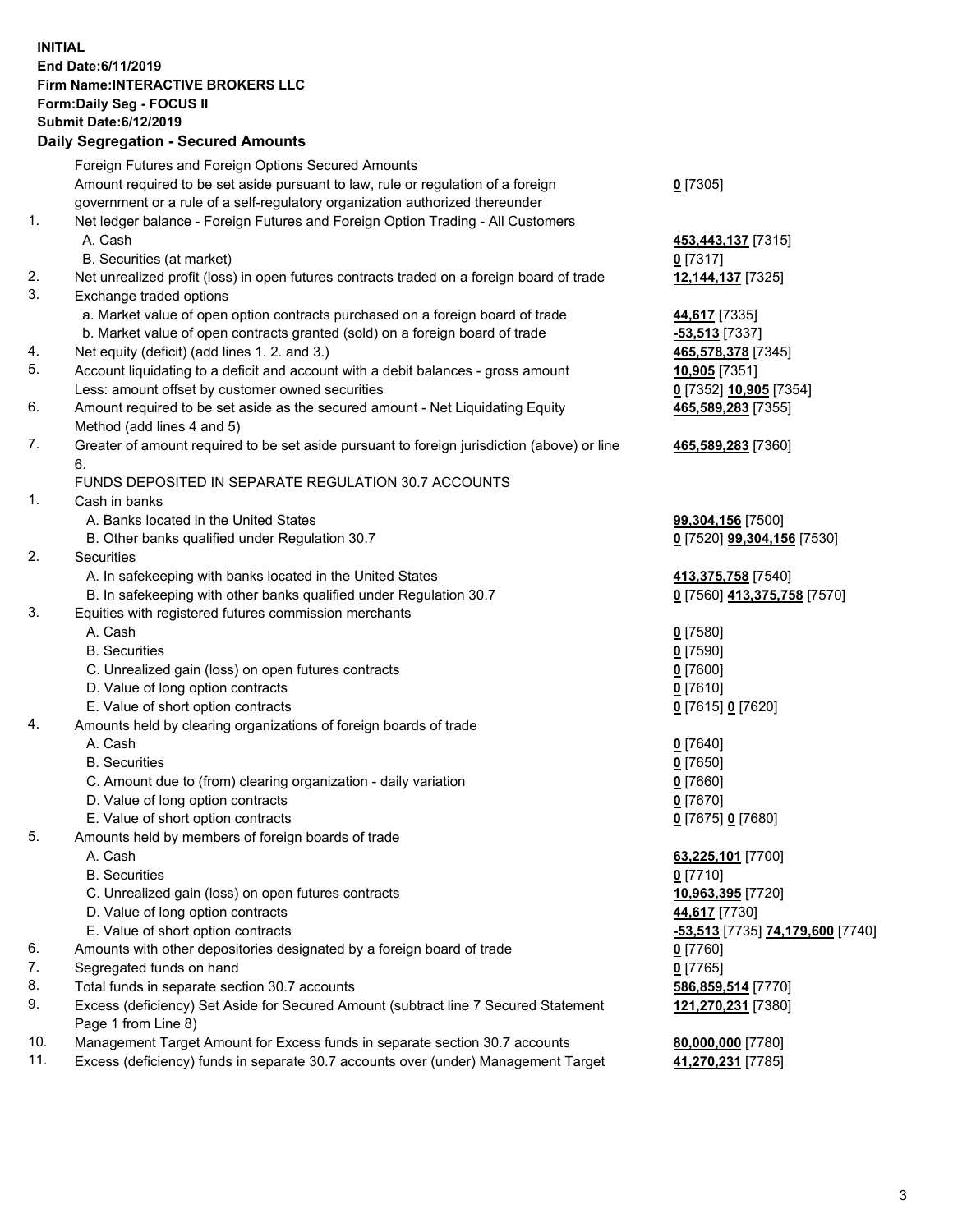**INITIAL End Date:6/11/2019 Firm Name:INTERACTIVE BROKERS LLC Form:Daily Seg - FOCUS II Submit Date:6/12/2019 Daily Segregation - Segregation Statement** SEGREGATION REQUIREMENTS(Section 4d(2) of the CEAct) 1. Net ledger balance A. Cash **3,942,795,651** [7010] B. Securities (at market) **0** [7020] 2. Net unrealized profit (loss) in open futures contracts traded on a contract market **-67,054,932** [7030] 3. Exchange traded options A. Add market value of open option contracts purchased on a contract market **184,996,959** [7032] B. Deduct market value of open option contracts granted (sold) on a contract market **-273,782,654** [7033] 4. Net equity (deficit) (add lines 1, 2 and 3) **3,786,955,024** [7040] 5. Accounts liquidating to a deficit and accounts with debit balances - gross amount **1,210,344** [7045] Less: amount offset by customer securities **0** [7047] **1,210,344** [7050] 6. Amount required to be segregated (add lines 4 and 5) **3,788,165,368** [7060] FUNDS IN SEGREGATED ACCOUNTS 7. Deposited in segregated funds bank accounts A. Cash **737,953,699** [7070] B. Securities representing investments of customers' funds (at market) **1,936,820,890** [7080] C. Securities held for particular customers or option customers in lieu of cash (at market) **0** [7090] 8. Margins on deposit with derivatives clearing organizations of contract markets A. Cash **5,635,554** [7100] B. Securities representing investments of customers' funds (at market) **1,399,236,750** [7110] C. Securities held for particular customers or option customers in lieu of cash (at market) **0** [7120] 9. Net settlement from (to) derivatives clearing organizations of contract markets **-1,116,991** [7130] 10. Exchange traded options A. Value of open long option contracts **185,206,952** [7132] B. Value of open short option contracts **-274,227,260** [7133] 11. Net equities with other FCMs A. Net liquidating equity **0** [7140] B. Securities representing investments of customers' funds (at market) **0** [7160] C. Securities held for particular customers or option customers in lieu of cash (at market) **0** [7170] 12. Segregated funds on hand **0** [7150] 13. Total amount in segregation (add lines 7 through 12) **3,989,509,594** [7180] 14. Excess (deficiency) funds in segregation (subtract line 6 from line 13) **201,344,226** [7190] 15. Management Target Amount for Excess funds in segregation **155,000,000** [7194]

16. Excess (deficiency) funds in segregation over (under) Management Target Amount Excess

**46,344,226** [7198]